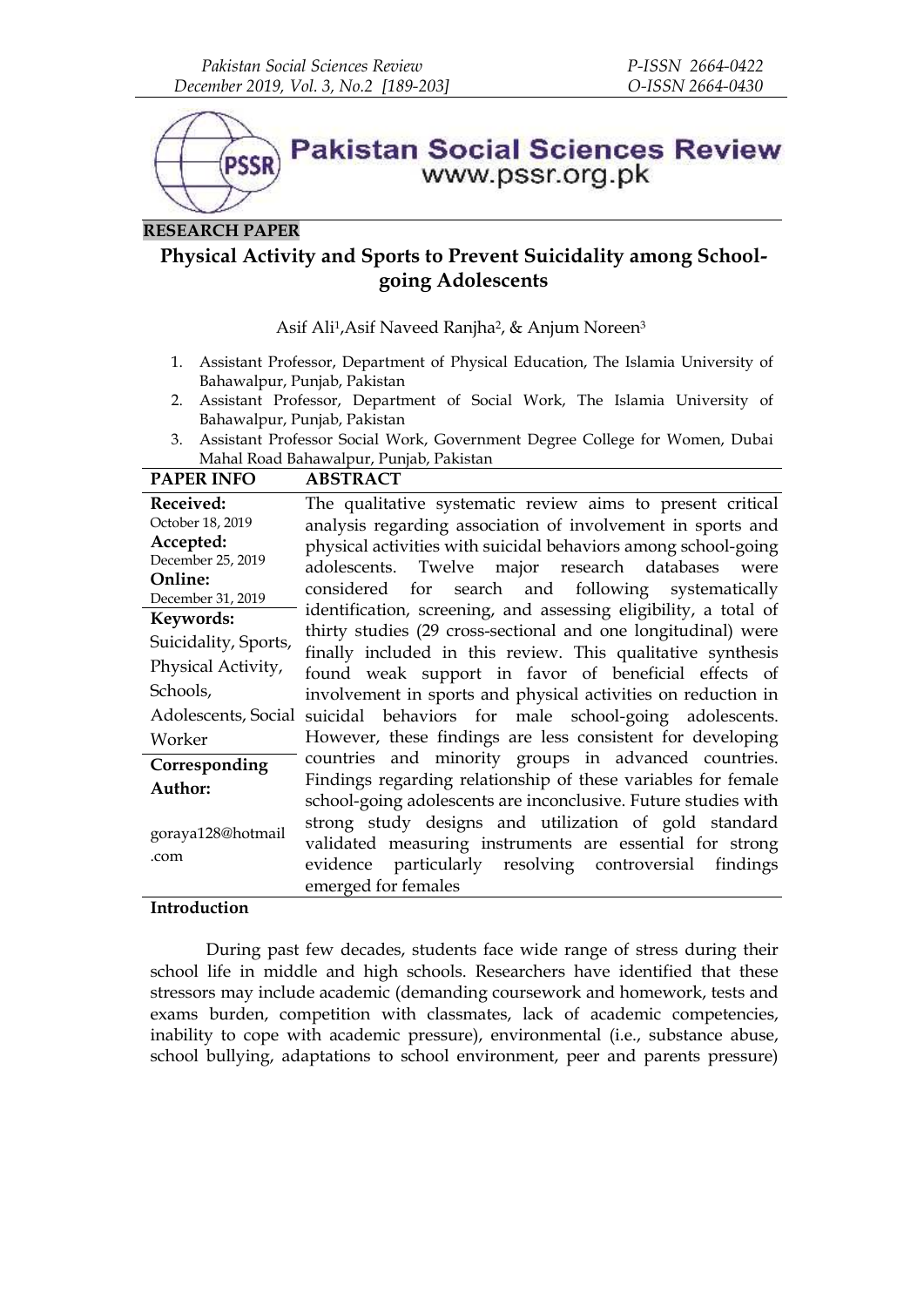and family problems which include disturbed relations with parents, and siblings, lack of parents support, financial crisis in family and parental divorce(Anderson, Jimerson, & Whipple, 2005; Crean, 2004). It is evident that some students in school age have adequate cognitive and social resources to cope with these stressors and can avoid its harmful effects. Entering in middle and high schools is considered as nodal developmental time during which students face adaptation challenges that place further burden on their coping capabilities(Crean, 2004).

On the other hand, students with insufficient coping resources and competencies with increased stressors may face occurrence of various psychological disorders including anxiety, depression, hopelessness or sadness, loneliness, emotional distress(Al-Sughayr & Ferwana, 2012). Certain students are more sensitive to the stressors of school life that prone to more vulnerability to negative psychological effects that likely to increase the risk of suicidal tendencies(Crean, 2004). During few decades considerable research has focused on suicide behaviors such as suicide thoughts, suicide planning, and suicide attempts due to increased its prevalence among school-going students(Wasserman, 2016). Currently, suicide behavior among school students has become crucial issue among educationists, health professional, and psychologists. Social workers role is also very critical to prevent suicides and research results show that lack of proper research and knowledge on suicide make social workers less effective to deal with suicidal clients (Joe & Niedermeier, 2008). Past research showed decreasing trend of suicide in students aged 10-14 years globally but slightly increasing trend in girls (Kõlves & De Leo, 2014). Whereas others revealed decreasing trends of suicide in both males and females adolescent's ages ranged from 15-19 years(Kõlves & De Leo, 2016). Based on the data collected from 43 countries worldwide, another study documented10.6% prevalence of suicide attempts in school-going adolescents (Vancampfort et al., 2019). The prevalence of suicide behavior was 44 % in students of middle and high schools experiencing risky behaviors(Wasserman, 2016). These findings indicate that suicide behavior has become a serious health issue among school-going adolescents.

Sports participation and physical activity can be considered important among the interventions and strategies proposed for prevention and treatment of suicide behaviors among school-going adolescents. It is evident that engagement in physical activity and sports during middle and high school period has numerous benefits related to psychophysical wellness for student adolescents. In particular, the psychosocial positive effects resulted from engaging in sports or exercise programs have direct connection with suicide behaviors in school going age. For example, these activities found to reduce stress, anxiety, and depression(Babiss & Gangwisch, 2009; Biddle &Asare, 2011; Kim, Han, Trksak, & Lee, 2014; Lee, Cho, & Yoo, 2013),loneliness(Pinto et al., 2019)and hopelessness(Harrison & Narayan, 2003; Kim et al., 2014)among school-going adolescents. In addition, sports, exercise or physical activity serve as buffer against development of psychological disorders through improving mood, enhancing self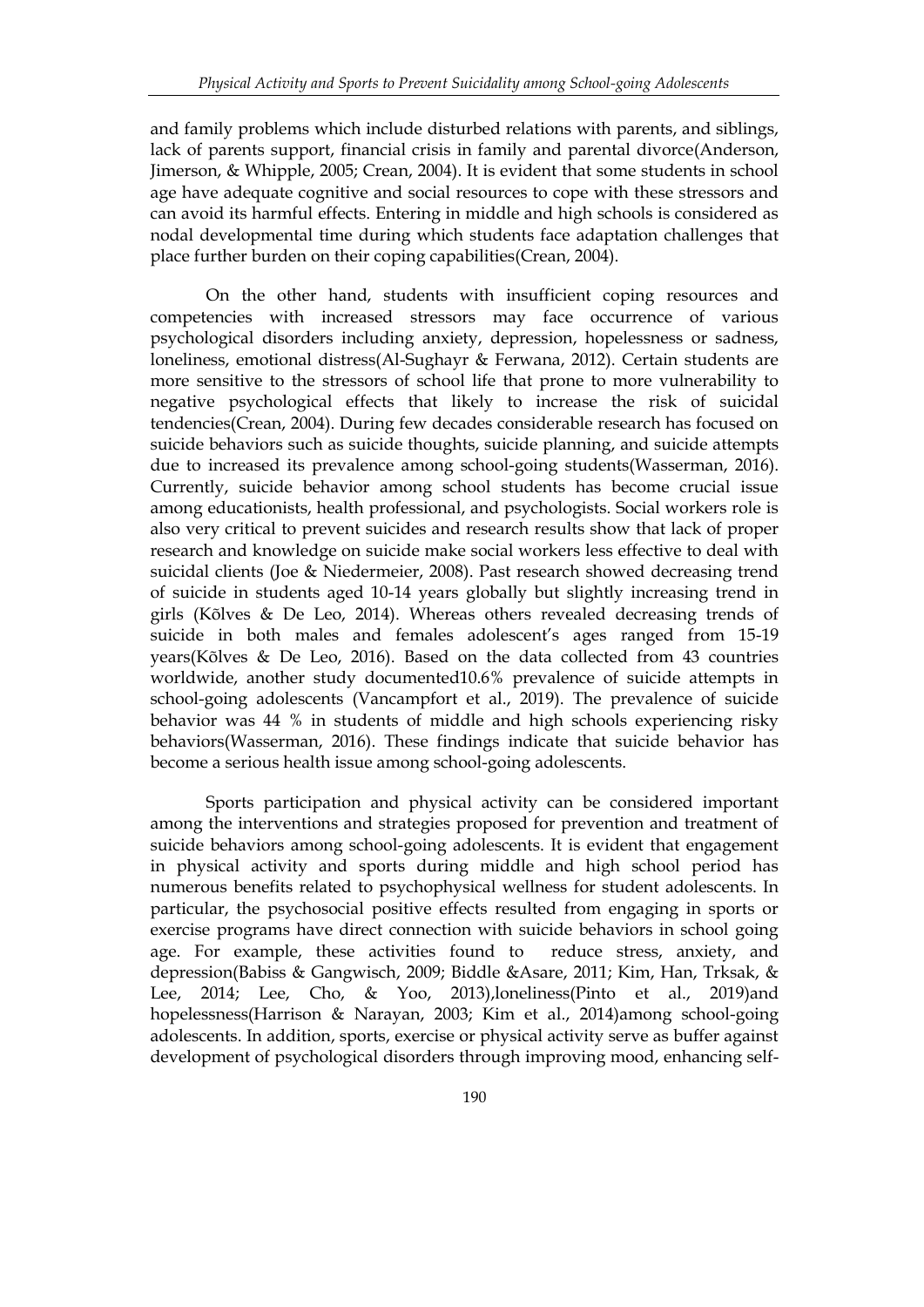efficacy and increasing self-esteem, fostering pleasant feelings, as well as exerting positive effects on mental wellness and health among school-going adolescents(Eime, Young, Harvey, Charity, & Payne, 2013).Depression found to be among the most common psychiatric condition co-exist with suicide behaviors among school-going adolescents and also stressed school-based interventions programs for adolescents exhibiting risky behaviors(Siu, 2019).

If various psychiatric disorders co-exist with the development of suicidal behaviors among school-going adolescents, and engaging in sports or exercise programs found to reduce psychiatric problems and improve psychological health. Then, exercise may improve symptomlogy of suicidality. Although this idea is convincing, however, professionals and policy makers rely on evidence-based practices for implementations and effective outcomes.

This requires systematic and critical synthesis of existing research that examined effectiveness of physical activity and sports for reduction of suicide behavior among student adolescents. Therefore, this review sought to present qualitative synthesis of existing research showing association between these variables. The findings emerged from this review may help to provide useful guidance and suggestion for policy, practices and programs to counter suicide behaviors in this population.

### **Material and Methods**

### **Criteria for excluding and including the publications**

The selection and rejection criteria for publications for this systematic review was as presented below.

The criteria for consideration for inclusion were: 1) studies reported sufficient data regarding relationship of sports participation, exercise, physical activity, physical fitness, inactivity or sedentary behavior with suicidal behaviors. 2) Studies presented data regarding the variables of interest in adolescents studying in middle, high or secondary schools. 3) Studies reported both primary and secondary data. 4) Studies reported data in students with normal health and psychiatric disorders. 5) studies used any research design including, randomized control trial, controlled clinical trial, case control, cohort analytic, longitudinal, cohort with one group pre and post observations, applied and laboratory based/ basic research, time series design, and cross-sectional design. 6) Investigation collected data or performed in any country. And 7) Studies published in peer review journals.

Exclusion criteria for this review involved: 1) studies presented insufficient data regarding variables of interest. 2) Studies reported data in adults and older people.3) Unpublished research papers, thesis, dissertations, and conference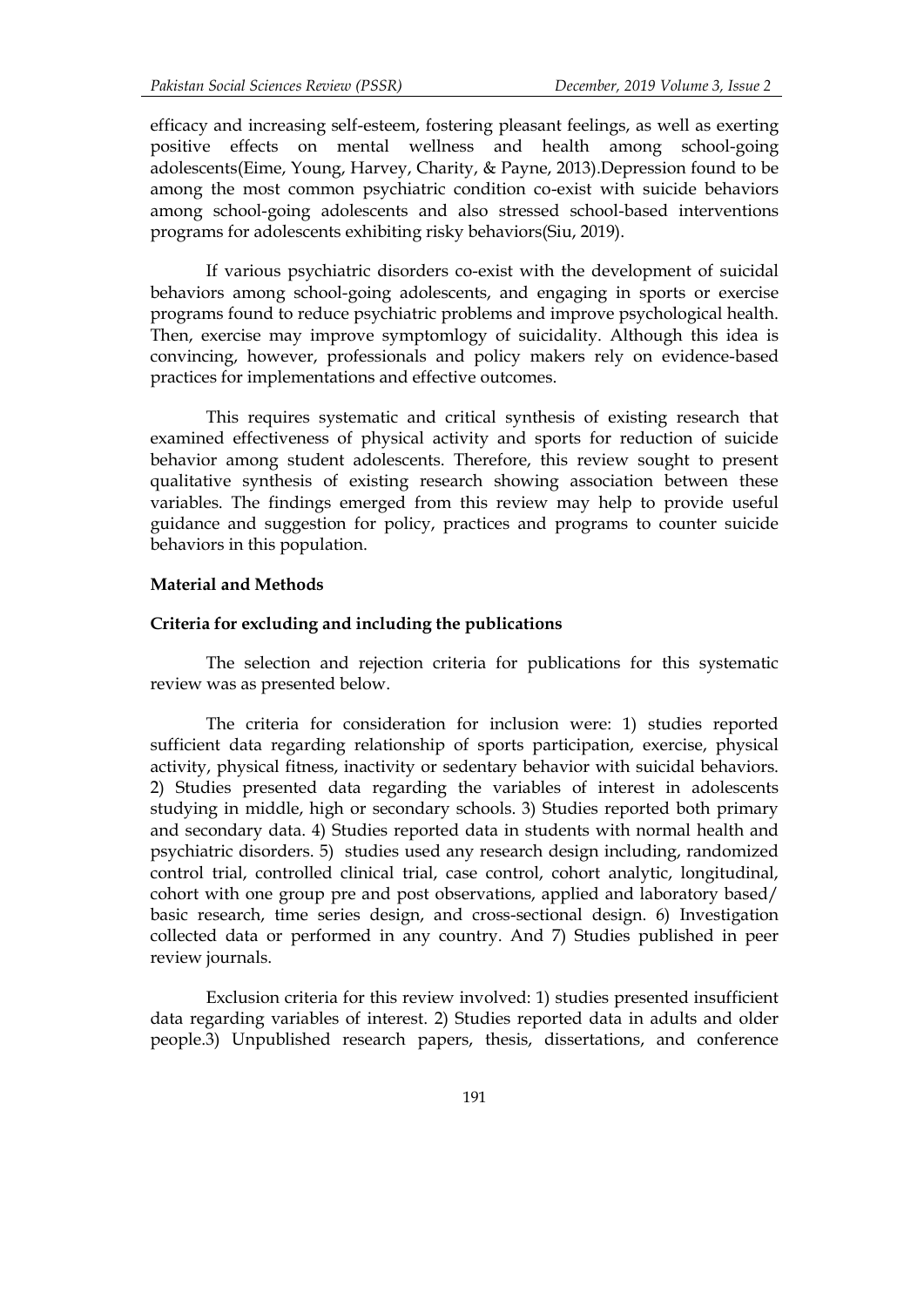papers. 4) Studies published in languages others than English language. 5) Studies involved participants with intellectual and physical disabilities.

## **Search procedure**

A systematic search of 12 research databases (Taylor & Francis, Cochrane Library, Springer Link, PubMed, JSTOR, SAGE Journals, Willey Online Library, Psychology and Behavioural Sciences Collection, PsycInfo, Academic Search, CINAHL, Sociological Collection) was performed in 2019. Three groups of keywords were used during systematic search of the related studies.Group one involved activity related keywords (i.e., exercise, sports, inactivity, physical activity, sedentary behavior, physical fitness)group two included keywords of suicide related keywords such as suicide, suicidal behavior, suicidality, and group three included adolescents, middle school, high school, school-going students. One keyword from each group was combined with the word AND to form the search terms to use in research databases.

## **Selection of Articles**

After searching for potentially related studies in the research databases, duplicates of relevant publications were excluded. Full-texts of the suitable research publications were obtained. Subsequently, two expert assessors performed critically examinations to ensure meeting of exclusion and inclusion criteria. Following systematically searching, screening, and rigorous assessment of the studies based on inclusion exclusion criteria, 30 studies were finally selected for this review.

## **Data Extraction and Syntheses of Results**

The summary of extracted data and study characteristics are presented in Table 1(A, B, and C) given below. Data was extracted from 30 selected studies regarding authors of the study, year/country of publication, and findings concerning variables of the interest of this article.

**Table 1(A) Summary of cross-sectional studies assessing relationship of physical activity with suicidality in school-going adolescents**

| <b>Author/Country</b>              | <b>Results/Findings</b>                                       |
|------------------------------------|---------------------------------------------------------------|
|                                    | 1-Sports Participation and physical activity are negatively   |
| Unger, J. B. (1997).<br><b>USA</b> | associated with suicidality in boys.                          |
|                                    | 2- However, negative effect emerged for girls.                |
| Randy M. Page, et                  | The likelihood of suicide attempts was significantly less in  |
| al. (1998). USA                    | students participated in school sports.                       |
| Ferron, C. F. N. A.,               | Students participated in sports activities reported decreased |
| et al (1999).                      | tendency to SA as compared with non-sports participant's      |
| Switzerland                        | students.                                                     |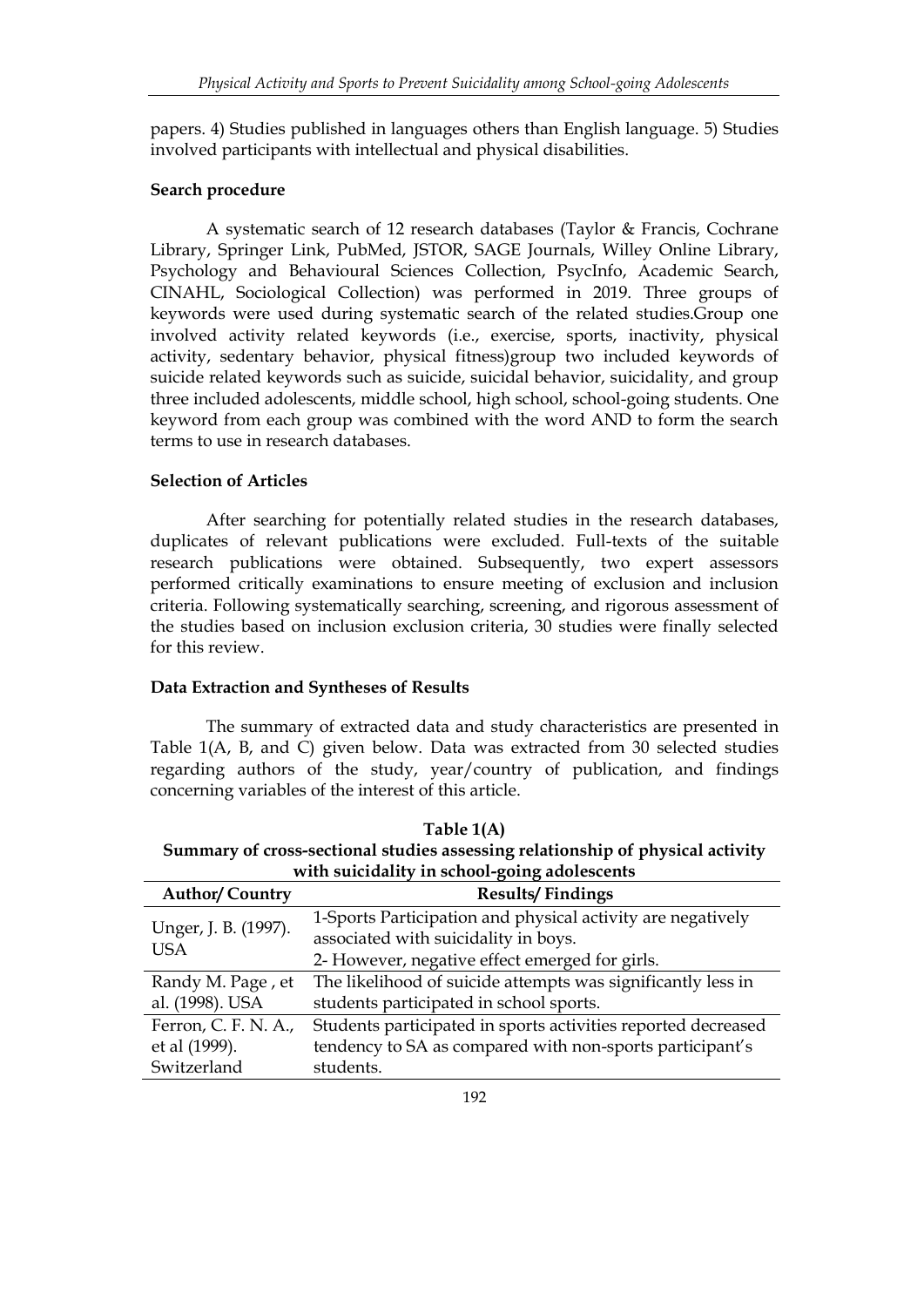| Pate, R. R., et al<br>$(2000)$ .USA                   | The likelihood of SI was significantly lower in students<br>involved in sports than non-sports participates students in<br>both male and females.                                          |
|-------------------------------------------------------|--------------------------------------------------------------------------------------------------------------------------------------------------------------------------------------------|
| Mazza, J. J.,<br>&Eggert, L. L.<br>$(2001)$ . USA     | Students with non-suicide risk reported significantly more<br>participation in sports activities as compared with the<br>students with suicide risk during weekdays (Monday to<br>Friday). |
| Harrison, P. A., $\&$<br>Narayan, G.<br>$(2003)$ .USA | Involvement in sports was linked to lower likelihood of<br>suicidality among school students.                                                                                              |

# **Table 1(B)**

| Summary of cross-sectional studies assessing relationship of physical activity |  |
|--------------------------------------------------------------------------------|--|
| with suicidality in school-going adolescents                                   |  |

| <b>Author/Country</b> | <b>Results/Findings</b>                                                             |
|-----------------------|-------------------------------------------------------------------------------------|
|                       | Brosnahan, J., et al 1-Increased total PA was related with decreased likelihood     |
| $(2004)$ . USA        | of SI in male and females.                                                          |
|                       | 2- participation in team sports, strength and toning,                               |
|                       | vigorous physical exercise, and total physical exercise were                        |
|                       | linked to reduced risk of thinking about suicide in both                            |
|                       | males and females Hispanic and non-Hispanic white                                   |
|                       | participants.                                                                       |
| Sabo, D., et          | al, Sports participation was related with reduced suicide                           |
| $(2005)$ . USA        | thoughts in students of both genders and decreased suicide                          |
|                       | planning in females.                                                                |
|                       |                                                                                     |
|                       | Molina, J. A., & Lower sports participation was associated with higher rate         |
| Duarte, R. (2006).    | of SA in boys but no significant difference was found for                           |
| <b>USA</b>            | girls.                                                                              |
|                       | Tao, F. B., et al, Low and moderate level involvement in sports was                 |
| (2007).China          | associated with reduced suicide ideation.                                           |
|                       | Brown, D. R., et al Exercises and involvement in sports were linked to              |
| (2007). USA           | decreased suicide behavior in both genders.                                         |
|                       | Taliaferro, L. A., et The level of suicide behavior was significantly lower in both |
| al (2008). USA        | females and males student athletes in comparison with non-                          |
|                       | athletes.                                                                           |
|                       | Vigorous physical activity with high frequency was related                          |
|                       | with low risk of suicide behavior in males.                                         |
| Babiss,<br>L.         | A., Rise in involvement in sports was linked to deceased odds of                    |
|                       | &Gangwisch, J. E. SI in both males and females students. These effects added        |
| $(2009)$ .USA         | by improving confidence and social assistance through                               |
|                       | sports participation.                                                               |
|                       | Taliaferro, L. A., 1-Male student athletes reported fewer suicide ideations         |
| <b>B.</b><br>Rienzo,  | A., than their non-athlete counterparts.                                            |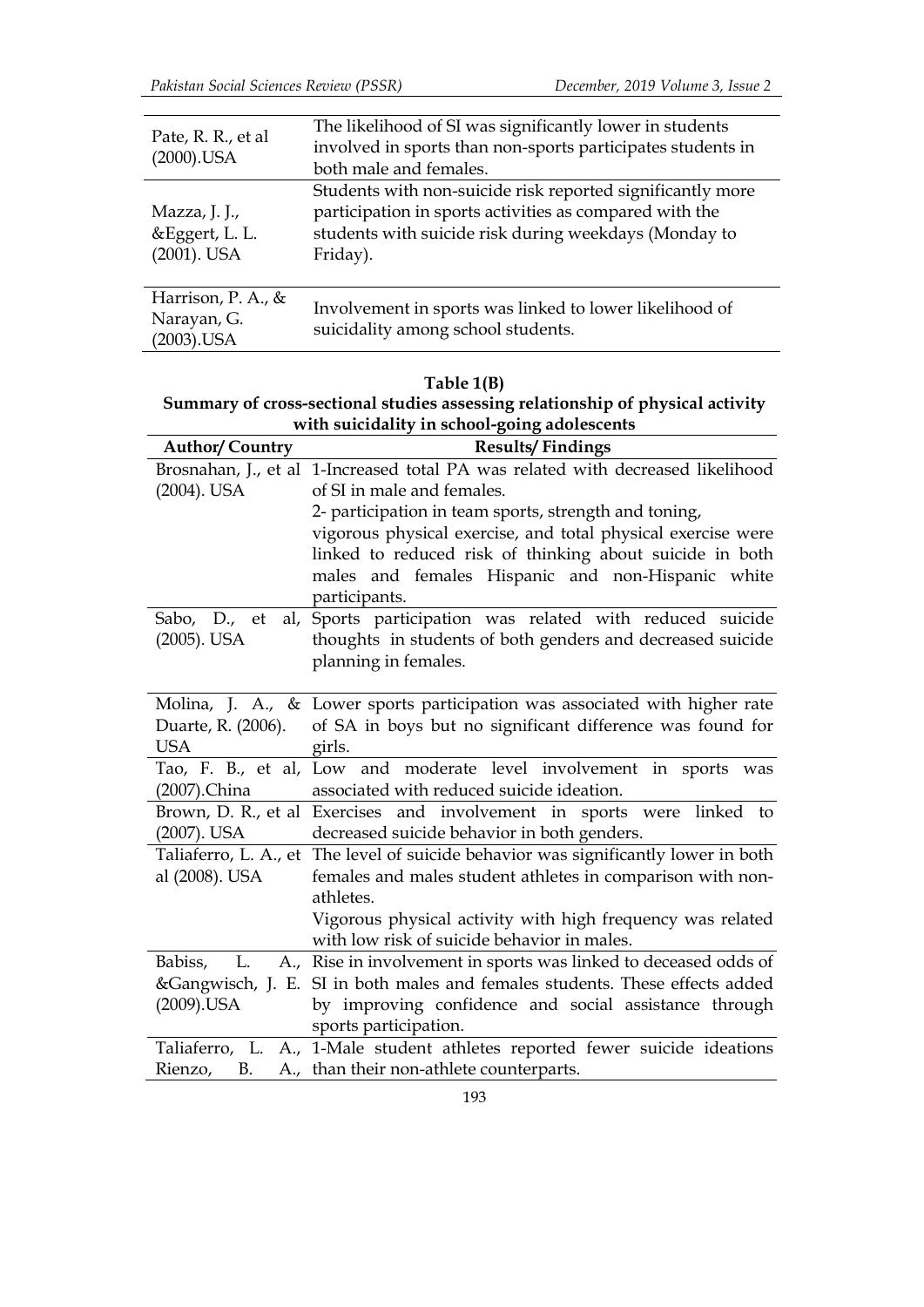|                     | &Donovan, K. A. 2-Positive effect of sports participation for suicide behavior                                                        |
|---------------------|---------------------------------------------------------------------------------------------------------------------------------------|
| (2010).USA          | was absent for females students                                                                                                       |
|                     | Juan, W., et al Vigorous involvement in sports was inversely linked to                                                                |
| (2010). China       | suicide thinking in males.                                                                                                            |
|                     | Danice K. Eaton, No effect of physical activity was found on suicide behavior                                                         |
| et al (2011). USA   | among Hispanic/Latino female high school students.                                                                                    |
| $(2012)$ . USA      | Mata, A. D., et al The level of suicide ideation was considerably lower in<br>students who were involved in sports than those of non- |
|                     | participants students.                                                                                                                |
|                     | Lee, C. G., Cho, Y., Continuous vigorous sports related practices<br>were                                                             |
|                     | &Yoo, S. (2013). negatively linked to suicide attempts for male and female                                                            |
| Korea               | students.                                                                                                                             |
|                     | Cho, K. O. (2014). Physical activity (low, moderate, vigorous) showed positive                                                        |
| South Korea         | effect on suicide ideation and action towards suicide in both<br>gender adolescent students of south Korea.                           |
|                     | John F. Gunn III & Team sports were associated with decreased SI.                                                                     |
| David<br>Lester     |                                                                                                                                       |
| $(2014)$ . USA      |                                                                                                                                       |
|                     | Kim, S. M., Han, There was significantly negative association between suicide                                                         |
| H., et<br>D.        | al ideation and sports participation in male students. For                                                                            |
| (2014).Korea        | females, significance difference was not observed.                                                                                    |
|                     | Sibold, J., et al Higher frequency of PA was related with less SI and SA in                                                           |
| (2015). USA         | bullied adolescents.                                                                                                                  |
|                     | Southerland, J. L., Team sports participation likely to reduce suicidal behavior.                                                     |
| et al (2016) USA    |                                                                                                                                       |
| et al (2016). China | Jia, C. X., Li, S. B., 1-Exercise frequency was significantly higher in students<br>without SI than that of students with SI.         |
|                     | 2-Exercise frequency was significantly negatively related                                                                             |
|                     | with SI.                                                                                                                              |
|                     | Lester, D. (2017). 1- Involvement in sports was linked to lower danger of                                                             |
| <b>USA</b>          | suicide behavior in both males and females European                                                                                   |
|                     | Americans students.                                                                                                                   |
|                     | 2- sports participation had negative effect on suicide                                                                                |
|                     | behavior in girls from minority social groups.                                                                                        |
|                     | 3- No positive effect of sports participation was found for                                                                           |
|                     | minority male students.                                                                                                               |
| G.,<br>Arat,<br>et  | al Physical activity showed negative effect for suicide behavior                                                                      |
| (2017).             | South in Philippine and Sri lanka.                                                                                                    |
|                     | Asian Six countries In contrast, it was protective thing for suicidal behavior in                                                     |
|                     | the students in china.                                                                                                                |
|                     | Rodelli, M., et al 1-Increased frequency of MVPA was related with reduced                                                             |
| (2018). Belgium     | suicide ideations.                                                                                                                    |
|                     | 2-Sports participation was not related with suicide ideations.                                                                        |
| Vancampfort,        | D., Increased sedentary leisure time was related with increasing                                                                      |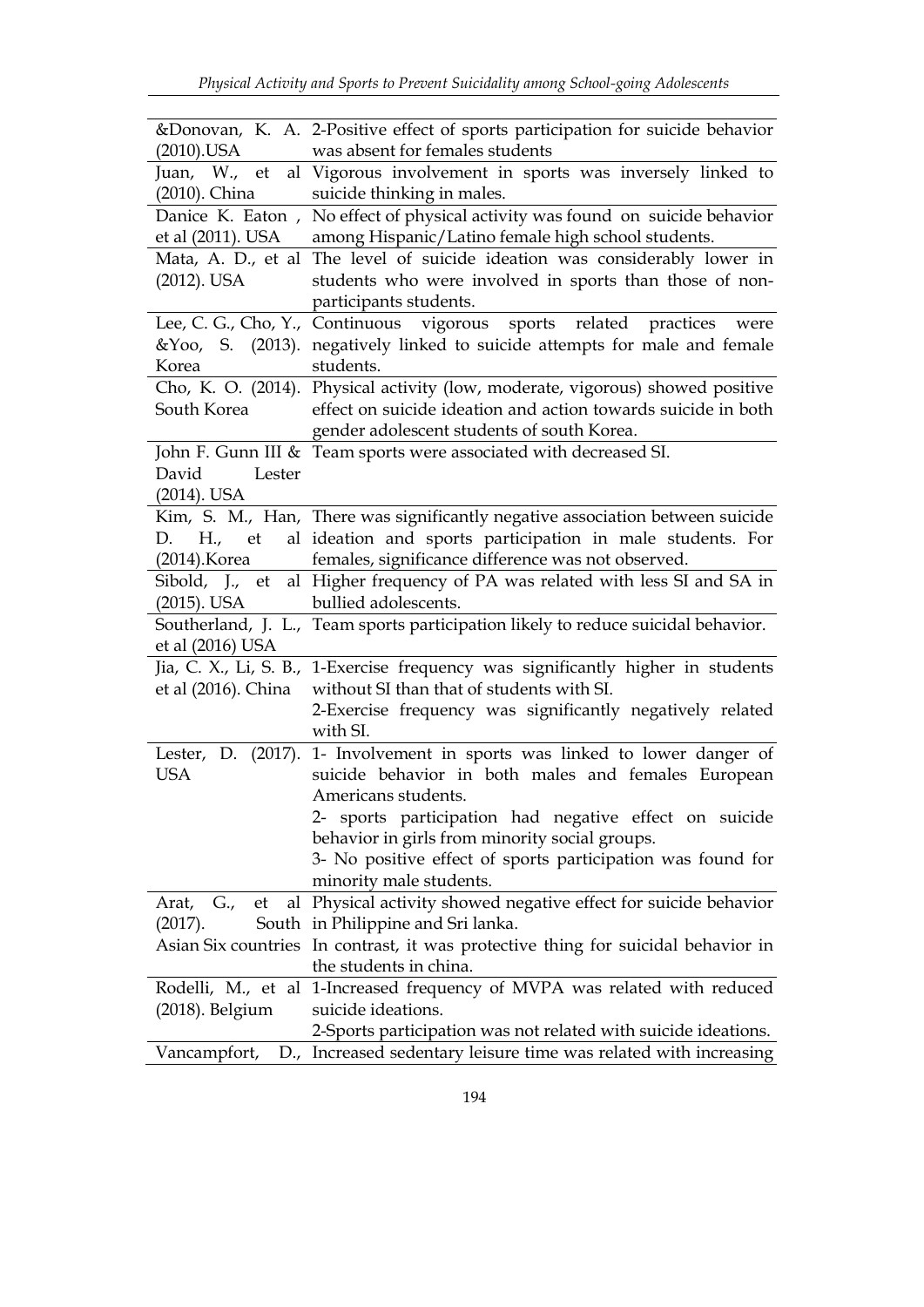|           |  | et al (2019). 43 suicide attempts in school students.                        |
|-----------|--|------------------------------------------------------------------------------|
| countries |  |                                                                              |
|           |  | Khan, A., et al Insufficient PA and high level of sedentary behavior was     |
|           |  | (2019). Bangladesh related with increased suicide behavior among students in |
|           |  | Bangladesh.                                                                  |
|           |  |                                                                              |

|                                         | Table $1(C)$                                                                                                               |
|-----------------------------------------|----------------------------------------------------------------------------------------------------------------------------|
|                                         | <b>Longitudinal Cohort Study</b>                                                                                           |
| <b>Author/Country</b>                   | <b>Results/Findings</b>                                                                                                    |
| Taliaferro, L. A.,<br>et al (2011). USA | Sports participation group (middle and high school) reported<br>significantly lower rate of suicide ideation in comparison |
|                                         | with participants in non-sports participants group.                                                                        |

### **Quality Appraisal of the Studies**

Quality assessment of the admissible cross-sectional studies was performed by applying "The Newcastle-Ottawa Scale (NOS)"(Herzog et al., 2013; Wells et al., 2015). The quality appraisal for longitudinal research publication was performed based on "Quality Assessment Tool for Quantitative Studies"(B. Thomas, Ciliska, Dobbins, & Micucci, 2004; H. Thomas, Ciliska, & Dobbins, 2003). As far as the longitudinal study was concerned, it was based on the procedure and instructions provided in the dictionary and guide of this tool (Picot et al., 2012; Project, 2009).

### **Results and Discussion**

#### **Study Selection**

Searching of 12 research databases yielded 5594 records in total. Following removing of duplicates, 3934 records remained. The remaining 3934 titles and abstracts were screened for fulfillment of eligibility criteria. This screening process yielded 106 articles. The full-text of those 106 research articles were further critically assessed for eligibility. Of these, 30 full-text studies were finally selected after critical appraisal and were included for qualitative synthesis in this review.

### **Study Characteristics**

Among the 30 selected studies, 3 studies were conducted in China(Jia, Li, Han, & Bo, 2016; Juan, Xiao-Juan, Jia-Ji, Xin-Wang, & Liang, 2010; Tao et al., 2007) and 3 in South Korea(Cho, 2014; Kim et al., 2014; Lee et al., 2013), and one study in each country including Switzerland(Ferron, Narring, Cauderay, & Michaud, 1999), Belgium(Rodelli, De Bourdeaudhuij, Dumon, Portzky, & DeSmet, 2018), and Bangladesh(Khan, Uddin, & Kolbe-Alexander, 2019), whereas 19 studies were conducted in America(Babiss & Gangwisch, 2009; Brosnahan, Steffen, Lytle, Patterson, & Boostrom, 2004; Brown et al., 2007; Eaton et al., 2011; Gunn III & Lester, 2014; Harrison & Narayan, 2003; Lester, 2017; Mata et al., 2012; Mazza & Eggert, 2001; Molina & Duarte, 2006; Page, Hammermeister, Scanlan, & Gilbert,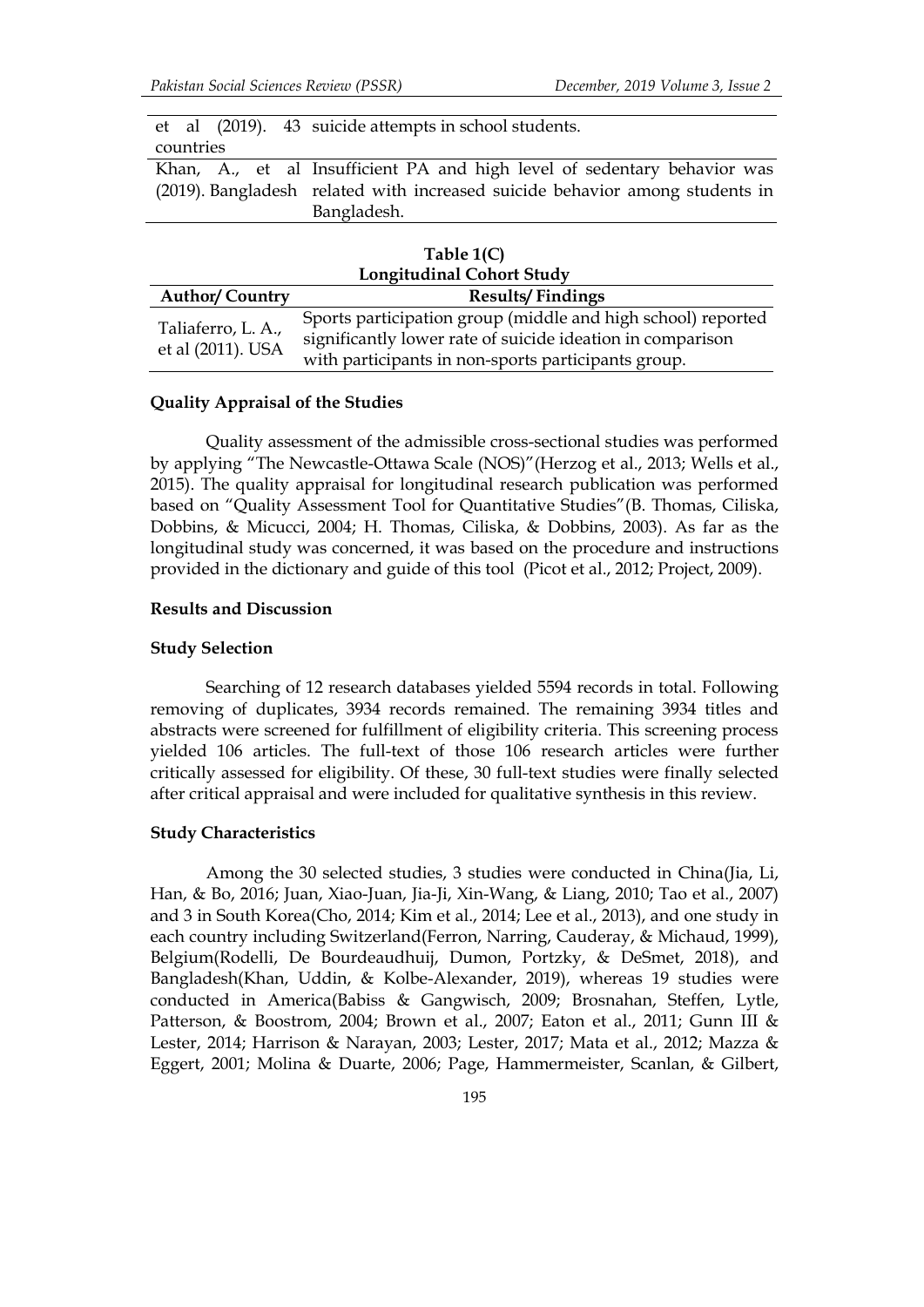1998; R. R. Pate, S. G. Trost, S. Levin, & M. Dowda, 2000; Sabo, Miller, Melnick, Farrell, & Barnes, 2005; Sibold, Edwards, Murray-Close, & Hudziak, 2015; Southerland, Zheng, Dula, Cao, & Slawson, 2016; Taliaferro, Rienzo, & Donovan, 2010; Taliaferro, Rienzo, Miller, Pigg Jr, & Dodd, 2008; Unger, 1997; Wells et al., 2015). Moreover, one article presented data collected from 6 middle income countries(Arat & Wong, 2017) and one study was performed in 48 countries (Vancampfort et al., 2019). This shows that majority of the studies (61.29%) presented data came from USA following China (9.67%), South Korea (9.67%), and Europe (6.45%). No study was conducted in African, Oceania, and in South and Central American geographical regions.

Among the 30 admissible studies, 29 used cross-sectional study design and one study used longitudinal cohort research design. Studies with randomized control trial, controlled clinical trial, case control, cohort analytic research designs are absent in this area. Only 5 (17.24%) studies used primary data in their research(Brosnahan et al., 2004; Mazza & Eggert, 2001; Rodelli et al., 2018; Taliaferro, Eisenberg, Johnson, Nelson, & Neumark-Sztainer, 2011; Tao et al., 2007), whereas data for the remaining 25(83.33%) studies came from secondary sources such as nationally or internationally representative samples such as youth risk behaviors surveys and health surveys.

With regard to sports participation, the synthesis of results revealed that 17 studies showed positive effect(Babiss & Gangwisch, 2009; Brosnahan et al., 2004; Brown et al., 2007; Ferron et al., 1999; Gunn III & Lester, 2014; Harrison & Narayan, 2003; Kim et al., 2014; Mata et al., 2012; Mazza & Eggert, 2001; Molina & Duarte, 2006; Page et al., 1998; Russell R Pate, Stewart G Trost, Sarah Levin, & Marsha Dowda, 2000; Sabo et al., 2005; Southerland et al., 2016; Taliaferro et al., 2011; Taliaferro et al., 2010; Taliaferro et al., 2008), 2 studies yielded mix effect such as positive effect on boys and negative effect on girls(Lester, 2017; Unger, 1997), and one study reported no effects(Rodelli et al., 2018).

However, regarding physical activity, it was found that 9 studies reported positive effect(Brosnahan et al., 2004; Brown et al., 2007; Cho, 2014; Juan et al., 2010; Lee et al., 2013; Rodelli et al., 2018; Sibold et al., 2015; Taliaferro et al., 2008; Tao et al., 2007), two studies showed mix effect(Arat & Wong, 2017; Unger, 1997), and one study showed no effect(in females) (Eaton et al., 2011) of involvement in sports related activity on suicide behavior in school-going adolescents. In addition, other studies reported positive effect of exercise (Jia et al., 2016),and negative effect of inactivity/sedentary behaviors(Khan et al., 2019; Vancampfort et al., 2019) on suicidal behaviors in this population. No study reported the data regarding association of physical fitness and suicidal behavior in school-going adolescent population.

Only single study presented data regarding relationship of type of sports with suicidal behavior(Gunn III & Lester, 2014). This study showed overall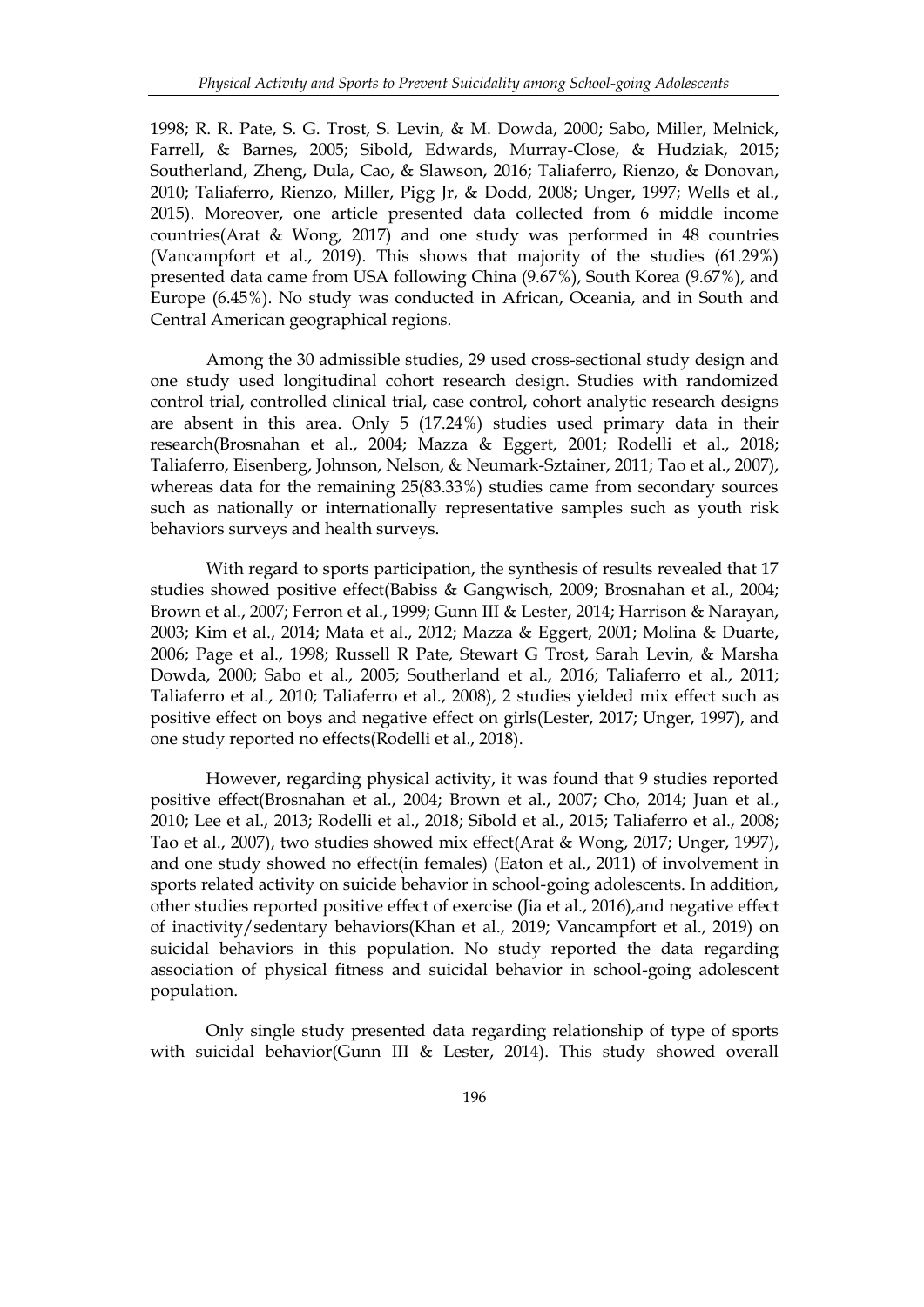positive effect of participation in sports on suicidal behavior(Gunn III & Lester, 2014). However, sporting activities outside the sex norms (i.e., wrestling for females and dance/cheer leading for males) exerted negative effect on suicidal behavior. No study presented data regarding effects of team sports versus individual sports on suicidal behavior.

## **Risk of Bias**

Among the 30 admissible studies, 29 studies were cross-sectional. Cross sectional studies categorised as unsatisfactory rating were excluded from the qualitative synthesis. Studies rated as very good, good, or satisfactory category, were selected for this review. One study used longitudinal cohort design. This study had moderate quality ratings and, therefore, it is selected in the review.

This review aims to demonstrate qualitative synthesis of the existing evidence on the relationship of PA, sports engagement and inactivity/sedentary behavior on suicide behaviors among school-going adolescents. Thirty studies (29 cross-sectional and 1 longitudinal cohorts) were identified that met our criteria. Of the 29 cross-sectional studies, only one study was categorized as very good, whereas nineteen and ten studies were categorized as good and satisfactory quality ratings studies, respectively. One longitudinal study had moderate quality with respect to quality assessment procedure. Among the 29 cross-sectional studies, the results revealed that 24 studies exhibited positive effect and2 studies showed no effect of physical activity or engaging in sports on suicidality among the population of our interest.

In cross-sectional studies some studies reported mix findings. For example, these studies showed a positive effect for boys and negative effect for girls (Unger, 1997), positive effect for white American males and females adolescents, negative for minority female students, and no effect for minority male students(Lester, 2017), negative effect in Philippine and Sri lanka but positive effect in China(Arat & Wong, 2017). No effect of engaging in sporting or physical activities was found for girls in the research performed by Eaton et al. (2011), or positive effect for boys but no effect for girls in three studies conducted by Kim et al. (2014); (Molina & Duarte, 2006; Taliaferro et al., 2010). The longitudinal study also showed positive impact of sports related activities on suicidal behavior regardless of gender.

In general, these findings indicated that 7 (23.33 %) studies reported negative effect of physical activity or sports involvement on suicidal behavior for girls suggesting emergence of inconstancies regarding relationship among the selected variables in this review. No study exhibited negative effect of sports related activity and sports engagement on suicidal behaviors in boys with the exception of one study that reported negative effects in Philippine and Sri Lanka (Arat & Wong, 2017), or no effect for minority boys in America(Lester, 2017).Over all, these data provided support in favor of positive impact of involvement in sport on reduction in suicidal behaviors for male school-going adolescents representing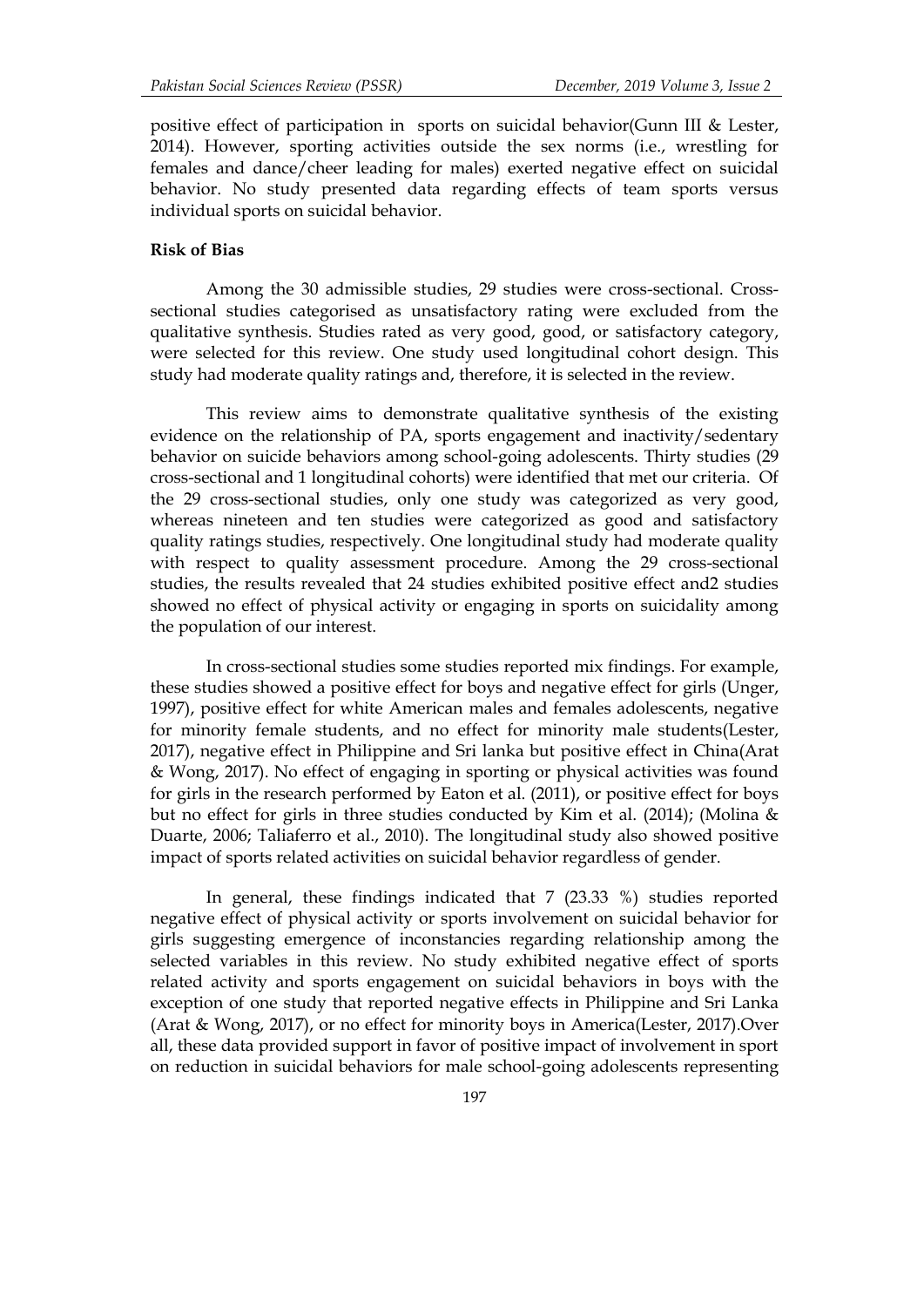majority social groups in developed counties. The findings regarding boys from minority social groups in advanced countries or living in developing countries are in consistent. However, findings concerning female students are inconsistent with regard to positive impact of PA and sports on suicidal behavior.

Although this review found good impact of PA and sports for male students of majority social groups in advanced countries, however, the strength of these findings seems weak because the support in favor of effectiveness of these variables primarily came from cross-sectional studies. Support from one longitudinal study is insufficient to strengthen the evidence. For strong evidence, findings from more studies with strong research designs such as randomized controlled trials, clinical control trials, analytical cohort, longitudinal, and two group cohort designs seems essential in future research.

These discussions lend suggestion for utilization of sports and physical activities as preventive tool for suicidality in male school-going adolescents specifically living in advanced countries. Policy makers and professionals in school education, health care settings, and school social workers need to consider sports, exercise and physical activities as preventive measures for suicidality in school going adolescents. However, special attention and care is need to be given while selection of particular types, methods, and varieties of sports related activities those are more appropriate for girl school students and for youth in developing and low economy nations.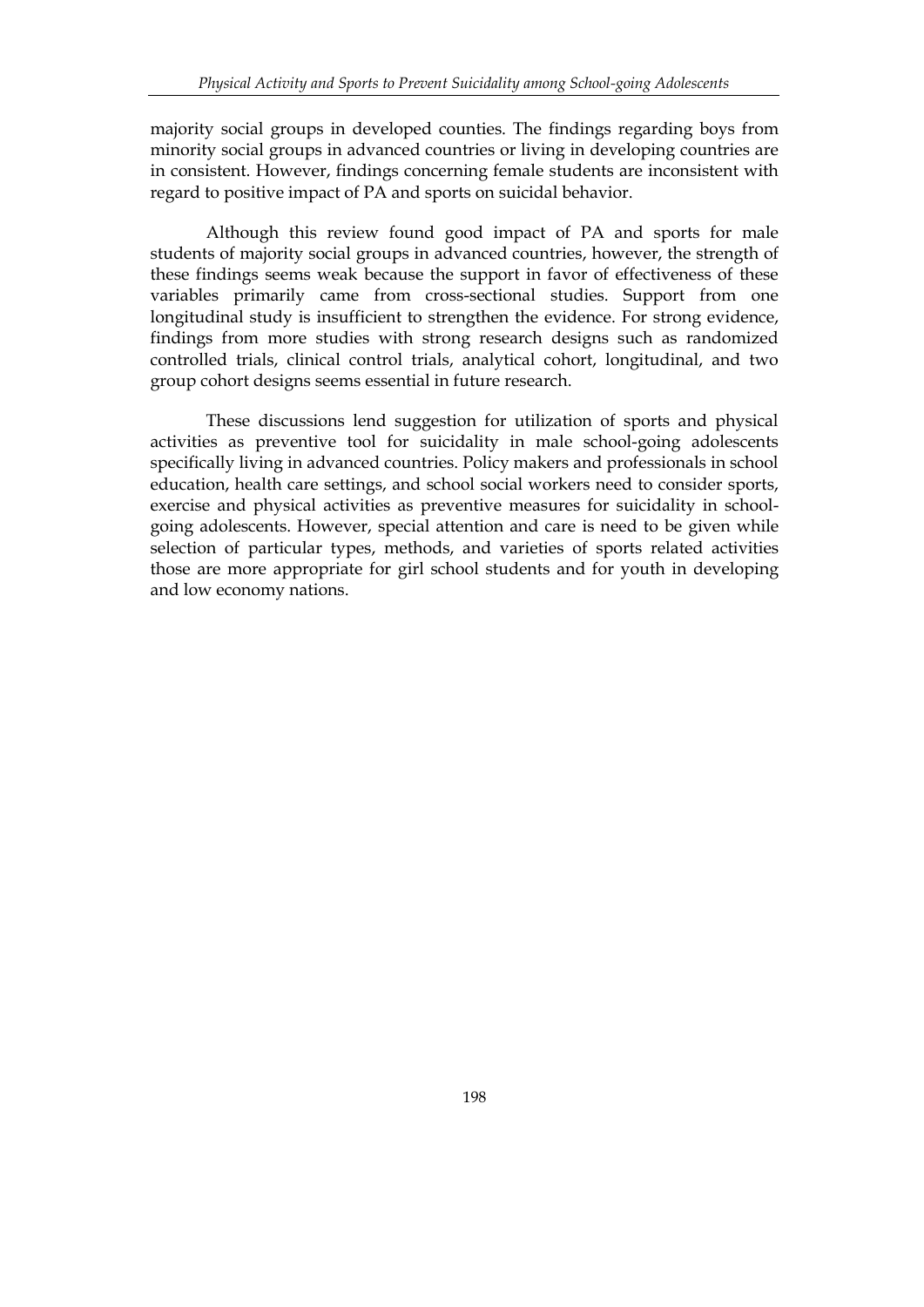### **References**

- Al-Sughayr, A. M., & Ferwana, M. S. (2012). Prevalence of mental disorders among high school students in National Guard Housing, Riyadh, Saudi Arabia. *Journal of Family and Community Medicine, 19*(1), 47-51.
- Anderson, G. E., Jimerson, S. R., & Whipple, A. D. (2005). Student Ratings of Stressful Experiences at Home and School. *Journal of Applied School Psychology, 21*(1), 1-20.
- Arat, G., & Wong, P. W.-C. (2017). The relationship between physical activity and mental health among adolescents in six middle-income countries: A cross sectional study. *Child & Youth Services, 38*(3), 180-195.
- Babiss, L. A., & Gangwisch, J. E. (2009). Sports participation as a protective factor against depression and suicidal ideation in adolescents as mediated by self esteem and social support. *Journal of Developmental & Behavioral Pediatrics, 30*(5), 376-384.
- Biddle, S. J., & Asare, M. (2011). Physical activity and mental health in children and adolescents: a review of reviews. [Review]. *Br J Sports Med, 45*(11), 886-895.
- Brosnahan, J., Steffen, L. M., Lytle, L., Patterson, J., & Boostrom, A. (2004). The relation between physical activity and mental health among Hispanic and non- Hispanic white adolescents. *Archives of Pediatrics & Adolescent Medicine, 158*(8), 818-823.
- Brown, D. R., Galuska, D. A., Zhang, J., Eaton, D. K., Fulton, J. E., Lowry, R., & Maynard, L. M. (2007). Physical activity, sport participation, and suicidal behavior: US high school students. *Medicine & Science in Sports & Exercise, 39*(12), 2248-2257.
- Cho, K.-O. (2014). Physical activity and suicide attempt of south Korean adolescents-evidence from the eight Korea youth risk behaviors web-based survey. *Journal of Sports Science & Medicine, 13*(4), 888-893.
- Crean, H. F. (2004). Social Support, Conflict, Major Life Stressors, and Adaptive Coping Strategies in Latino Middle School Students: An Integrative Model. *Journal of Adolescent Research, 19*(6), 657-676.
- Eaton, D. K., Foti, K., Brener, N. D., Crosby, A. E., Flores, G., & Kann, L. (2011). Associations between risk behaviors and suicidal ideation and suicide attempts: do racial/ethnic variations in associations account for increased risk of suicidal behaviors among Hispanic/Latina 9th-to 12th-grade female students? *Archives of Suicide Research, 15*(2), 113-126.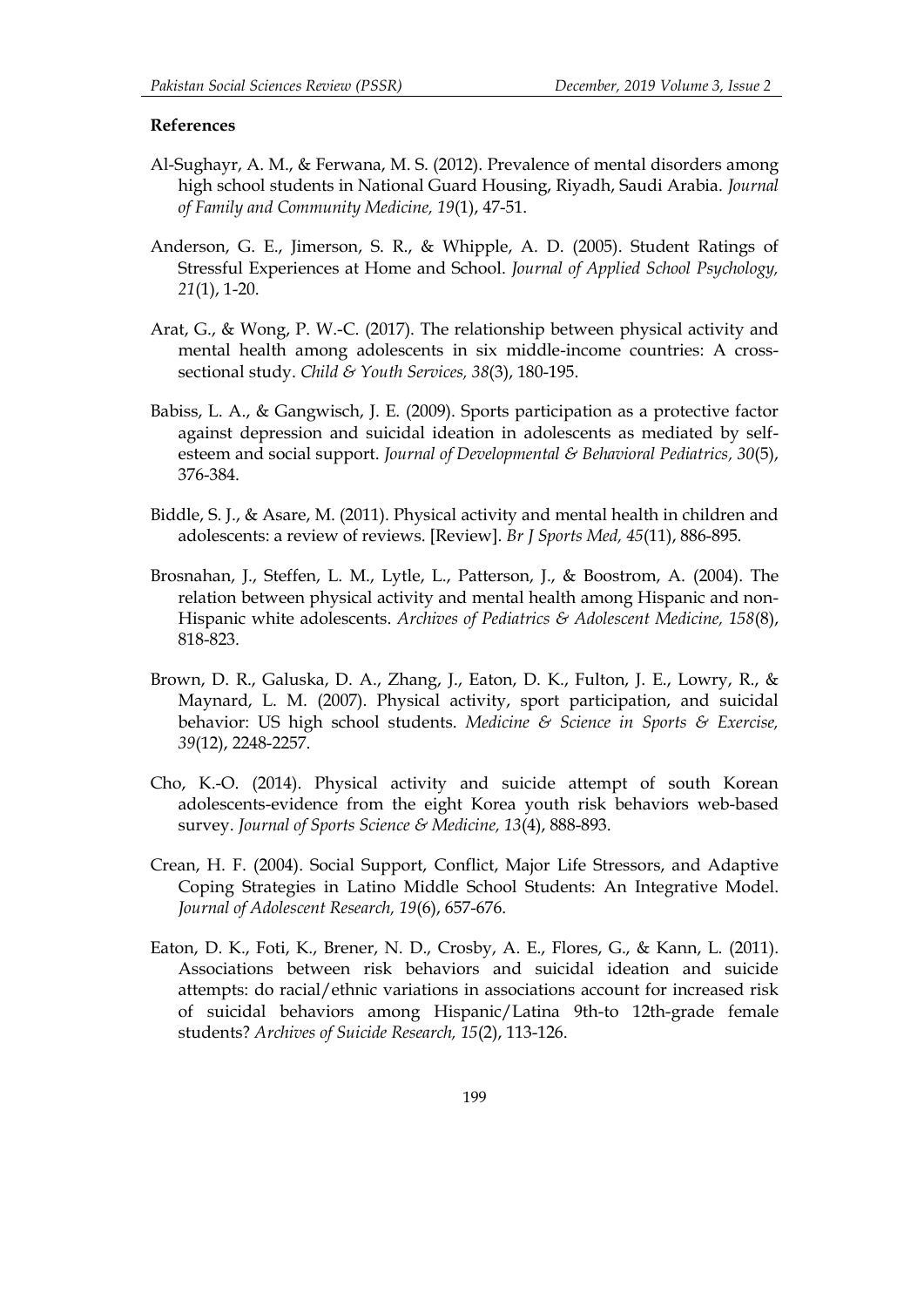- Eime, R. M., Young, J. A., Harvey, J. T., Charity, M. J., & Payne, W. R. (2013). A systematic review of the psychological and social benefits of participation in sport for children and adolescents: informing development of a conceptual model of health through sport. *The international journal of behavioral nutrition and physical activity, 10*, 98-98. doi: 10.1186/1479-5868-10-98
- Ferron, C., Narring, F., Cauderay, M., & Michaud, P.-A. (1999). Sport activity in adolescence: associations with health perceptions and experimental behaviours. *Health education research, 14*(2), 225-233.
- Gunn III, J. F., & Lester, D. (2014). Sports participation and suicidal behaviour: Does sport type matter? *International Journal of Sport and Exercise Psychology, 12*(4), 333-338.
- Harrison, P. A., & Narayan, G. (2003). Differences in behavior, psychological factors, and environmental factors associated with participation in school sports and other activities in adolescence. *Journal of School Health, 73*(3), 113-120.
- Herzog, R., Álvarez-Pasquin, M. J., Díaz, C., Del Barrio, J. L., Estrada, J. M., & Gil, Á. (2013). Are healthcare workers' intentions to vaccinate related to their knowledge, beliefs and attitudes? A systematic review. *BMC public health, 13*(1), 154.
- Jia, C.-X., Li, S.-B., Han, M., & Bo, Q.-G. (2016). Health-related factors and suicidal ideation in high school students in rural China. *OMEGA-Journal of death and dying, 73*(3), 263-274.
- Joe, S., & Niedermeier, D. (2008). Preventing suicide: A neglected social work research agenda. *British Journal of Social Work, 38*(3), 507-530.
- Juan, W., Xiao-Juan, D., Jia-Ji, W., Xin-Wang, W., & Liang, X. (2010). The associations between health risk behaviors and suicidal ideation and attempts in an urban Chinese sample of adolescents. *Journal of affective disorders, 126*(1-2), 180-187.
- Khan, A., Uddin, R., & Kolbe-Alexander, T. (2019). Promoting physical activity and reducing sedentary behaviour can minimise the risk of suicidal behaviours among adolescents. *Acta paediatrica, 108*(6), 1163-1164.
- Kim, S. M., Han, D. H., Trksak, G. H., & Lee, Y. S. (2014). Gender differences in adolescent coping behaviors and suicidal ideation: findings from a sample of 73,238 adolescents. *Anxiety, Stress, & Coping, 27*(4), 439-454.
- Kõlves, K., & De Leo, D. (2014). Suicide rates in children aged 10–14 years worldwide: changes in the past two decades. *British Journal of Psychiatry, 205*(4), 283-285.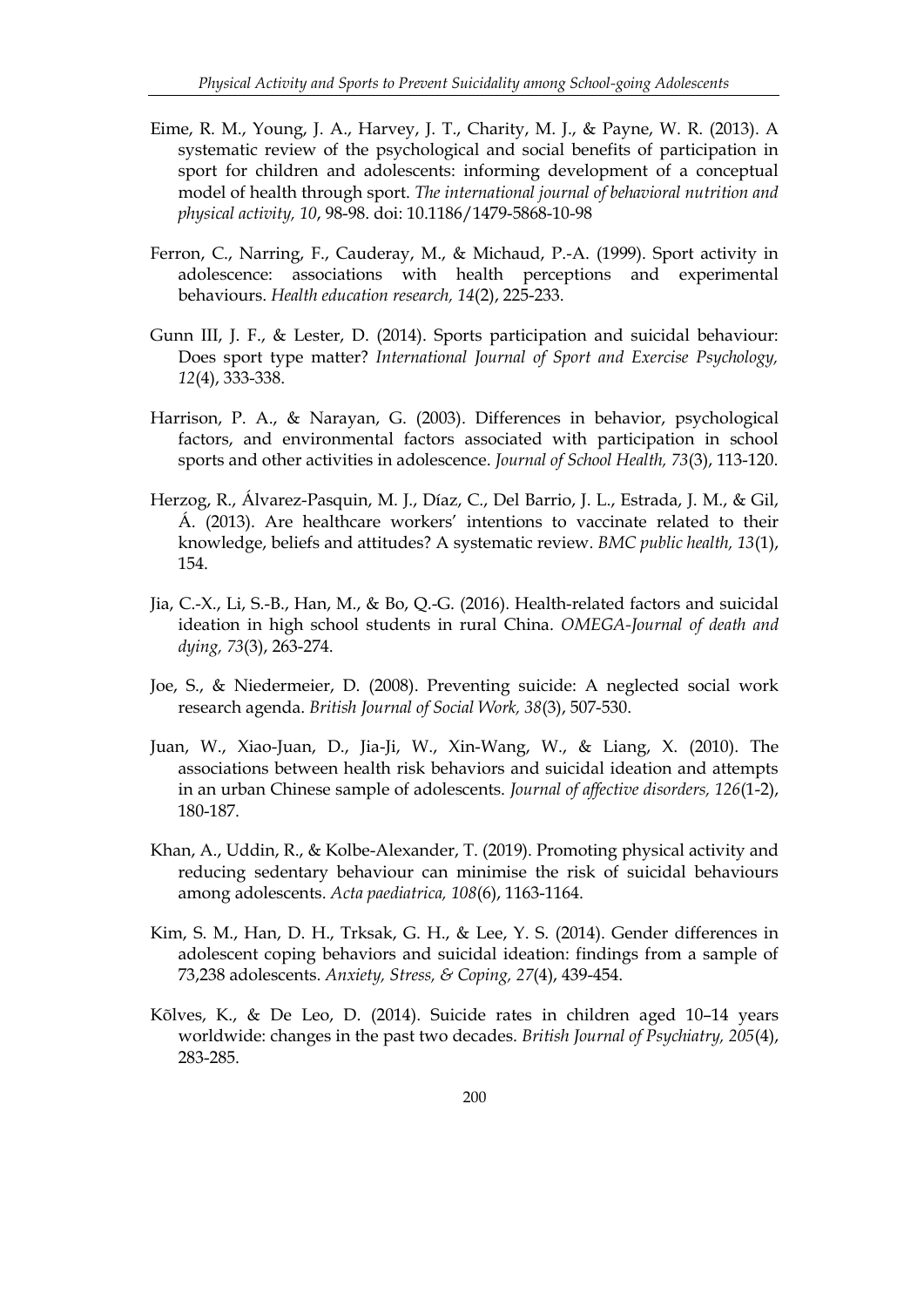- Kõlves, K., & De Leo, D. (2016). Adolescent Suicide Rates Between 1990 and 2009: Analysis of Age Group 15–19 Years Worldwide. *Journal of Adolescent Health, 58*(1), 69-77. doi: https://doi.org/10.1016/j.jadohealth.2015.09.014
- Lee, C. G., Cho, Y., & Yoo, S. (2013). The relations of suicidal ideation and attempts with physical activity among Korean adolescents. *Journal of physical activity and health, 10*(5), 716-726.
- Lester, D. (2017). Participation in sports activities and suicidal behaviour: A risk or a protective factor? *International Journal of Sport and Exercise Psychology, 15*(1), 103-108.
- Mata, A. D., van Dulmen, M. H., Schinka, K. C., Swahn, M. H., Bossarte, R. M., & Flannery, D. J. (2012). Extracurricular activity involvement is associated with adolescent suicidality through school belongingness. *Vulnerable Children and Youth Studies, 7*(4), 347-356.
- Mazza, J. J., & Eggert, L. L. (2001). Activity involvement among suicidal and nonsuicidal high-risk and typical adolescents. *Suicide and Life-Threatening Behavior, 31*(3), 265-281.
- Moher, D., Liberati, A., Tetzlaff, J., Altman, D. G., & The, P. G. (2009). Preferred Reporting Items for Systematic Reviews and Meta-Analyses: The PRISMA Statement. *PLoS medicine, 6*(7), e1000097.
- Molina, J. A., & Duarte, R. (2006). Risk determinants of suicide attempts among adolescents. *American Journal of Economics and Sociology, 65*(2), 407-434.
- Page, R. M., Hammermeister, J., Scanlan, A., & Gilbert, L. (1998). Is school sports participation a protective factor against adolescent health risk behaviors? *Journal of Health Education, 29*(3), 186-192.
- Pate, R. R., Trost, S. G., Levin, S., & Dowda, M. (2000). Sports participation and health-related behaviors among US youth. [Research Support, U S Gov't, P H S]. *Arch Pediatr Adolesc Med, 154*(9), 904-911.
- Pate, R. R., Trost, S. G., Levin, S., & Dowda, M. (2000). Sports participation and health-related behaviors among US youth. *Archives of Pediatrics & Adolescent Medicine, 154*(9), 904-911.
- Picot, J., Hartwell, D., Harris, P., Mendes, D., Clegg, A., & Takeda, A. (2012). The effectiveness of interventions to treat severe acute malnutrition in young children: a systematic review. *Health technology assessment (Winchester, England), 16*(19), 1.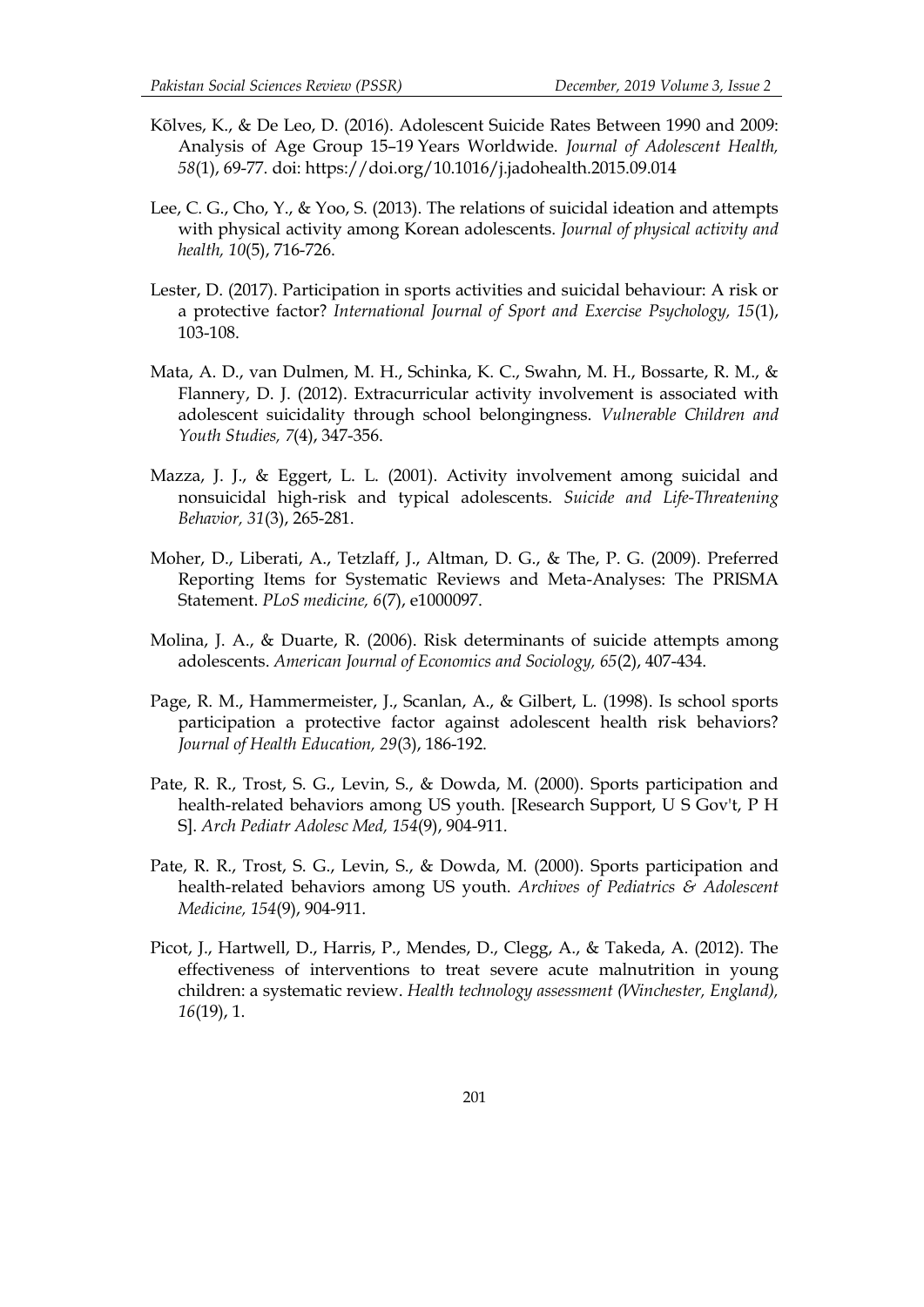- Pinto, A. d. A., Oppong Asante, K., Puga Barbosa, R. M. d. S., Nahas, M. V., Dias, D. T., & Pelegrini, A. (2019). Association between loneliness, physical activity, and participation in physical education among adolescents in Amazonas, Brazil. *Journal of Health Psychology*, 1359105319833741. doi: 10.1177/1359105319833741
- Project, E. P. H. P. (2009). Quality assessment tool for quantitative studies, from http://www.ephpp.ca/tools.html
- Rodelli, M., De Bourdeaudhuij, I., Dumon, E., Portzky, G., & DeSmet, A. (2018). Which healthy lifestyle factors are associated with a lower risk of suicidal ideation among adolescents faced with cyberbullying? *Preventive Medicine, 113*, 32-40.
- Sabo, D., Miller, K. E., Melnick, M. J., Farrell, M. P., & Barnes, G. M. (2005). High school athletic participation and adolescent suicide: A nationwide US study. *International review for the sociology of sport, 40*(1), 5-23.
- Sibold, J., Edwards, E., Murray-Close, D., & Hudziak, J. J. (2015). Physical activity, sadness, and suicidality in bullied US adolescents. *Journal of the American Academy of Child & Adolescent Psychiatry, 54*(10), 808-815.
- Siu, A. M. (2019). Self-harm and suicide among children and adolescents in Hong Kong: A review of prevalence, risk factors, and prevention strategies. *Journal of Adolescent Health, 64*(6), S59-S64.
- Southerland, J. L., Zheng, S., Dula, M., Cao, Y., & Slawson, D. L. (2016). Relationship between physical activity and suicidal behaviors among 65,182 middle school students. *Journal of physical activity and health, 13*(8), 809-815.
- Taliaferro, L. A., Eisenberg, M. E., Johnson, K. E., Nelson, T. F., & Neumark- Sztainer, D. (2011). Sport participation during adolescence and suicide ideation and attempts. *International journal of adolescent medicine and health, 23*(1).
- Taliaferro, L. A., Rienzo, B. A., & Donovan, K. A. (2010). Relationships between youth sport participation and selected health risk behaviors from 1999 to 2007. *Journal of School Health, 80*(8), 399-410.
- Taliaferro, L. A., Rienzo, B. A., Miller, M. D., Pigg Jr, R. M., & Dodd, V. J. (2008). High school youth and suicide risk: exploring protection afforded through physical activity and sport participation. *Journal of School Health, 78*(10), 545- 553.
- Tao, F. B., Xu, M. L., Kim, S. D., Sun, Y., Su, P. Y., & Huang, K. (2007). Physical activity might not be the protective factor for health risk behaviours and